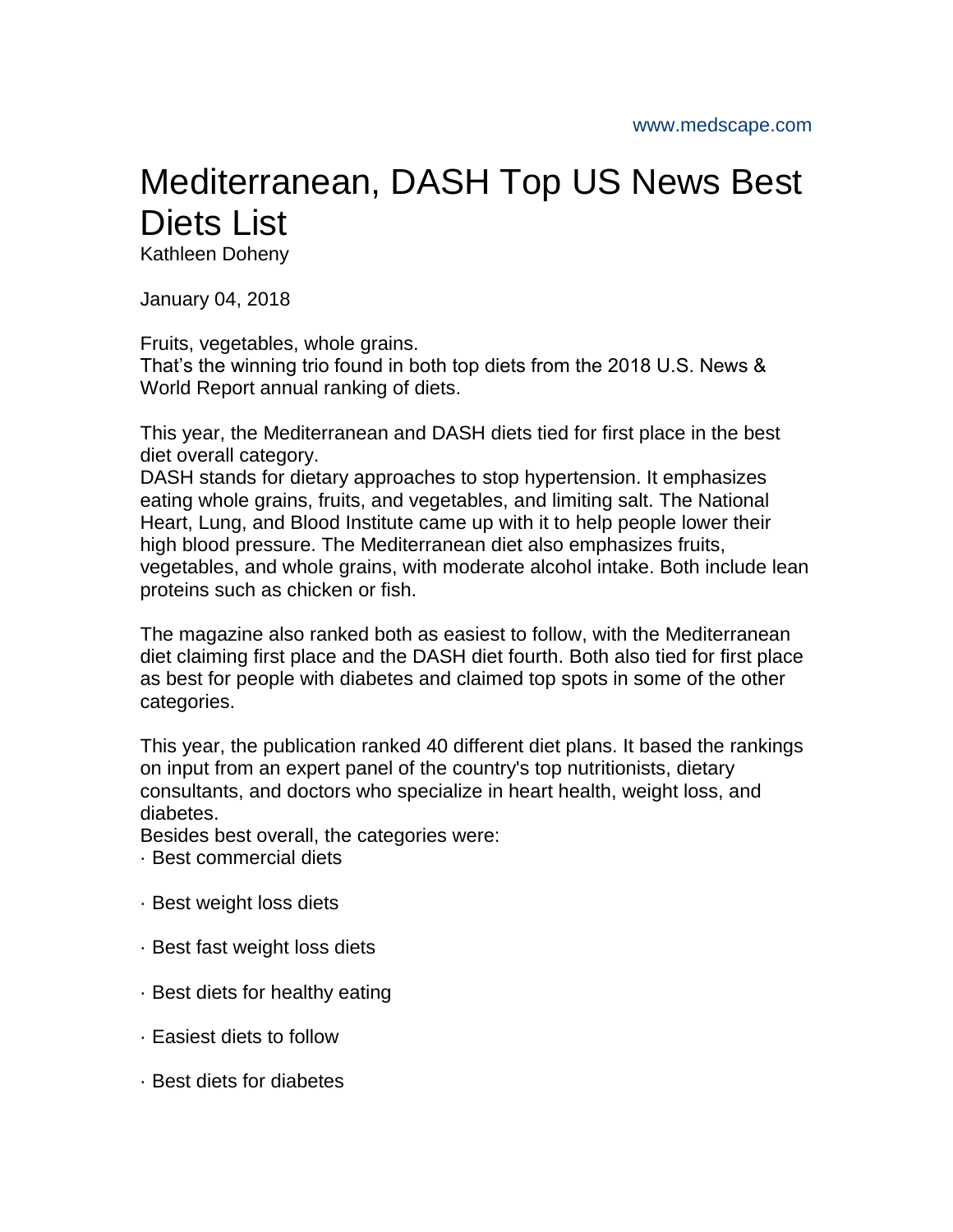- · Best heart-healthy diets
- · Best plant-based diets

The experts considered how easy a diet is to follow, the likelihood of both short-term and long-term weight loss, and how effective it is against heart disease and diabetes.

There is no single diet that is best for everyone, says one of the experts, David Katz, MD, director of the Yale University/Griffin Hospital Prevention Research Center. The best one, he says in a statement, is ''one that can be adopted, managed and sustained over time."

Another expert not involved in the rankings applauded the focus on healthy, not fad, diets.

"2018 seems to be starting off as the year of fad diets, so it is good to see the U.S. News Best Diet list recognizes that to achieve weight loss, and be healthy, an eating plan needs to be flexible, well-balanced and maintainable," says Connie Diekman, director of university nutrition for Washington University in St. Louis.

"The list of best diets recognizes that the Mediterranean diet and the DASH diet, which are very similar in concept, meet those three factors," she says.

The rankings give people a choice of healthy plans, says Katherine Brooking, a registered dietitian and nutrition blogger for WebMD. "I'm thrilled to see the Mediterranean diet tied for the #1 spot overall," she says. "Studies consistently show that the Mediterranean pattern of eating is strongly related to a reduction in many chronic diseases -- including heart disease, diabetes and certain cancers." It is also easy to adopt, she says, and can be delicious.

## **And the Other Winners**

Other best overall diets include the Flexitarian diet, Weight Watchers, MIND diet, TLC diet and Volumetrics.

The Flexitarian diet is a mostly meatless plan that emphasizes plant-based foods. Weight Watchers focuses on healthy eating, with point values assigned to foods and a daily point limit. TLC stands for therapeutic changes for high cholesterol; followers exercise more and lower saturated fat. The MIND diet combines parts of the DASH and Mediterranean diets and aims to improve brain health.

**Best commercial diets:** Winners include Weight Watchers and Jenny Craig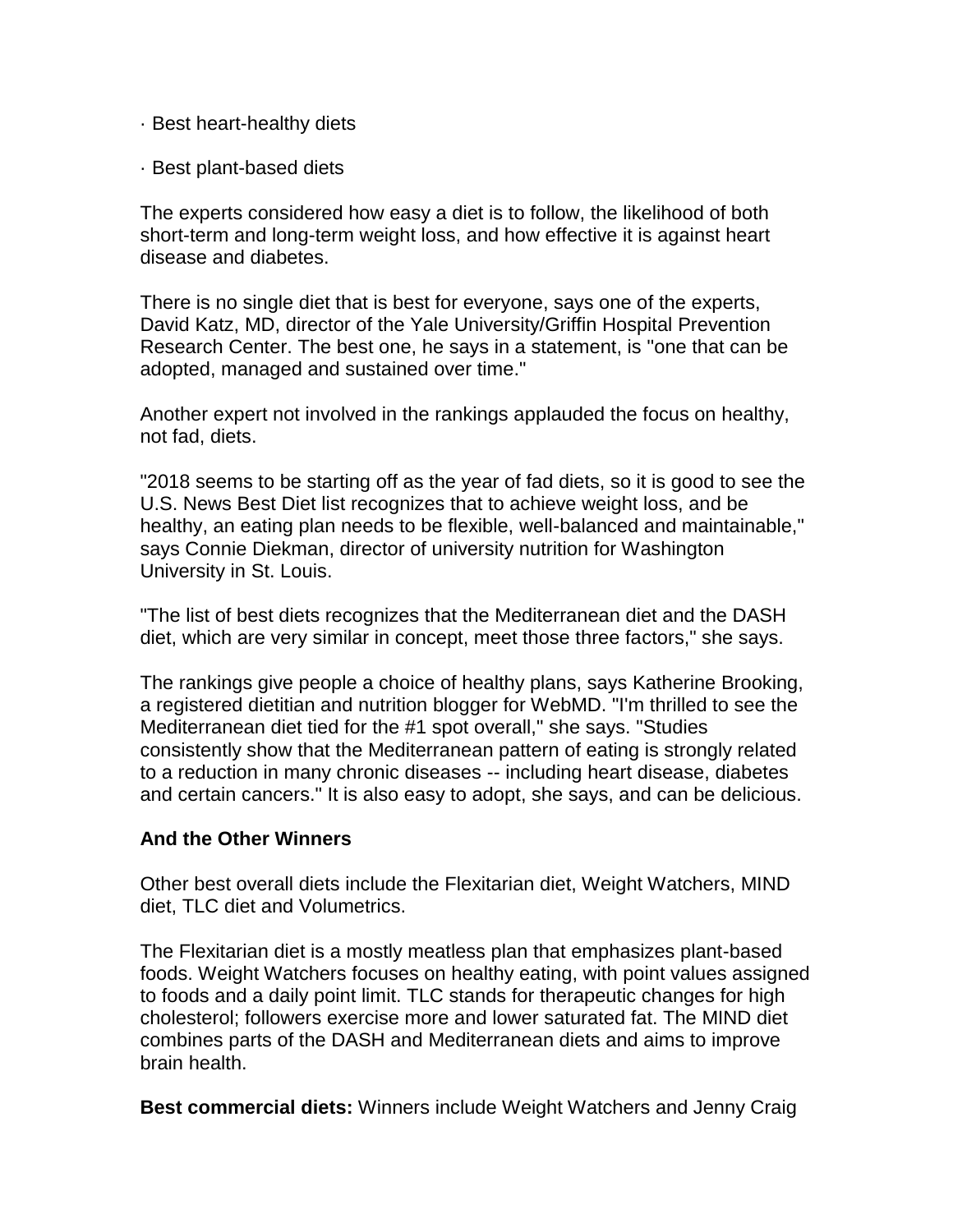for first and second. Jenny Craig provides low-calorie packaged foods and consultant support. The Flat Belly diet and Nutritarian tied for third. The Flat Belly plan focuses on eating healthy, with monounsaturated fats such as from olive oil and nuts and setting a 1,600-calorie daily limit. The Nutritarian diet emphasizes a plant-based plan with ''anti-cancer super foods."

**Best weight loss diets:** Winners were Weight Watchers, Volumetrics, Jenny Craig, Vegan, and Flexitarian. Volumetrics focuses on eating foods that fill you up, such as broth-based soups, fruits, and non-starchy vegetables such as tomatoes and mushrooms.

**Best fast weight loss diets:** Winners are the HMR diet, Weight Watchers, Biggest Loser, Medifast, SlimFast and Volumetrics. The HMR diet is a lowcalorie plan with meal replacement shakes that focuses on fruits and vegetables. The Biggest Loser includes eating regular meals with lean protein, fruits, and vegetables and keeping a food journal. Medifast starts with five meal replacements a day and one meal, with more meals phased in as weight is lost. SlimFast is a program of meal replacement shakes.

**Best diets for healthy eating:** Winners: DASH, Mediterranean, Flexitarian, TLC, Mayo Clinic, MIND, Volumetrics, and Weight Watchers. The Mayo Clinic diet focuses on healthy lifelong eating.

**Easiest to follow:** Mediterranean, Flexitarian, Weight Watchers, DASH, and MIND.

**Best for diabetes:** After the two first-place winners, DASH and Mediterranean, came the Flexitarian, Mayo Clinic, Vegan, Volumetrics, and Weight Watchers diets.

**Best for heart disease:** DASH claimed the top spot, followed by Mediterranean and Ornish (tie for second) and TLC. Flexitarian, MIND, and Vegan tied for the fifth spot. The Ornish diet ranks foods from healthiest to most indulgent, encouraging followers to emphasize the foods from the healthiest group.

**Best plant-based diets:** The top five are the Mediterranean, Flexitarian, Ornish, Vegetarian, and Traditional Asian diets. The Traditional Asian plan includes low-fat eating with little red meat and plenty of fresh fruits, fish, and vegetables.

## **Lower on the List**

For the overall diet category, the Dukan and Ketogenic diets tied for last place. The Dukan diet includes lean protein and eliminates most carbs. The